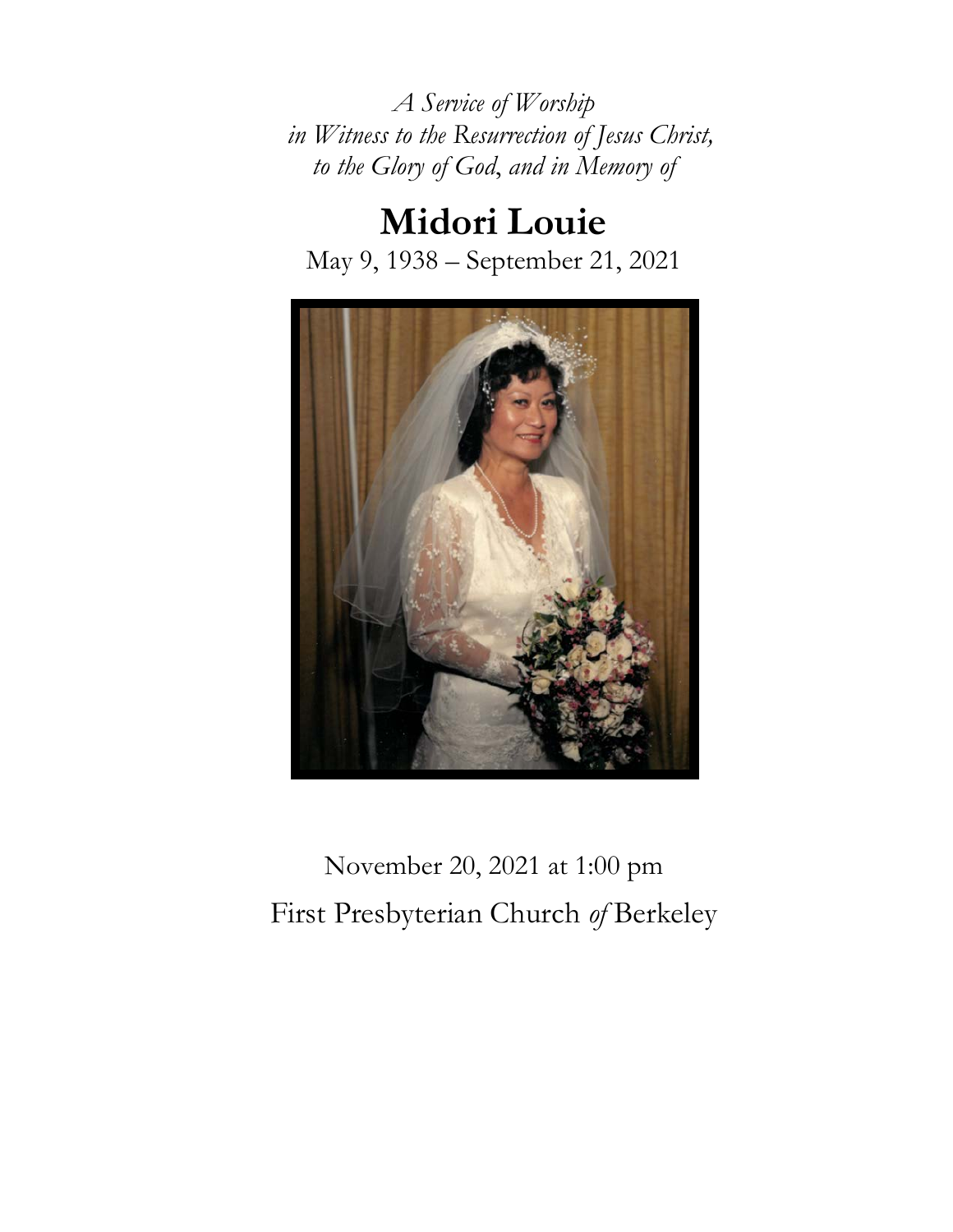## Order of Service

| Prelude                     | Going Home<br>Amazing Grace                          | James Parrish Smith, organ                           |
|-----------------------------|------------------------------------------------------|------------------------------------------------------|
| Welcome                     |                                                      | Rev. Mark                                            |
| $*Hymn$                     | How Great Thou Art                                   |                                                      |
| Scripture                   | Psalm 23                                             | Rev. Mark Stryker                                    |
| Scripture                   | Job 19:25--27                                        | Milt Latta                                           |
| Special Music               | I Know That My Redeemer Liveth                       | Kristen Engle, vocals<br>James Parrish Smith, piano  |
| Scripture                   | Colossians 1:13-20, 3:4                              | Milt Latta                                           |
| Remembrances                |                                                      | Tris Roost<br>Mary Coe<br>Arlene Acuna               |
| Midori's Story              |                                                      | Rev. Mark Stryker                                    |
| Special Music               | And I Love You So                                    | Elmer Strasser, vocals<br>James Parrish Smith, piano |
| Witness to the Resurrection |                                                      | Rev. Mark Stryker                                    |
| $*Hymn$                     | Great Is Thy Faithfulness                            |                                                      |
| Words of Gratitude          | Lai Saechin, Kitty Ho,<br>Maggy Taga, Glenda Sionosa | Rev. Mark Stryker                                    |
| Closing Prayer/Benediction  |                                                      | Rev. Mark Stryker                                    |
| Postlude                    | Hallelujah Chorus                                    | James Parrish Smith, organ                           |